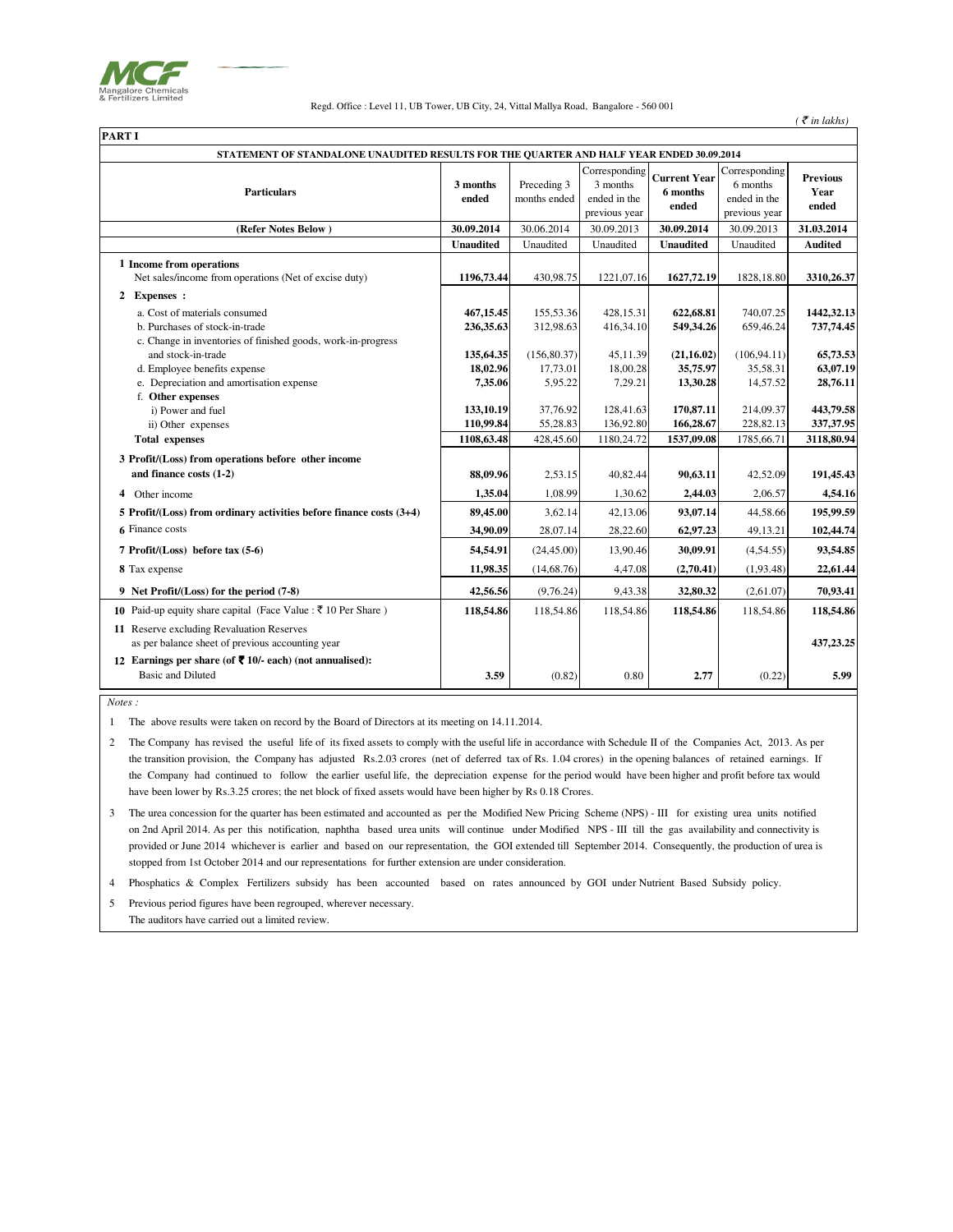

Page 2

|                | <b>PART II</b>                                                                                                  |                     |                             |                                                            |                                          |                                                            |                               |
|----------------|-----------------------------------------------------------------------------------------------------------------|---------------------|-----------------------------|------------------------------------------------------------|------------------------------------------|------------------------------------------------------------|-------------------------------|
|                | <b>SELECT INFORMATION FOR THE QUARTER AND HALF YEAR ENDED 30.09.2014</b>                                        |                     |                             |                                                            |                                          |                                                            |                               |
|                | <b>Particulars</b>                                                                                              | 3 months<br>ended   | Preceding 3<br>months ended | Corresponding<br>3 months<br>ended in the<br>previous year | <b>Current Year</b><br>6 months<br>ended | Corresponding<br>6 months<br>ended in the<br>previous year | <b>Previous</b><br>Year ended |
|                |                                                                                                                 | 30.09.2014          | 30.06.2014                  | 30.09.2013                                                 | 30.09.2014                               | 30.09.2013                                                 | 31.03.2014                    |
| A<br>1         | <b>PARTICULARS OF SHAREHOLDING</b><br>Public shareholding<br>- Number of shares<br>- Percentage of shareholding | 92,472,254<br>78.03 | 92,472,254<br>78.03         | 92,466,104<br>78.02                                        | 92,472,254<br>78.03                      | 92,466,104<br>78.02                                        | 92,472,254<br>78.03           |
| $\overline{2}$ | Promoters and Promoter Group Shareholding                                                                       |                     |                             |                                                            |                                          |                                                            |                               |
|                | a) Pledged / Encumbered<br>- Number of shares<br>- Percentage of shares (as a % of the total                    | 4,753,881           | 4,753,881                   | 13,753,881                                                 | 4,753,881                                | 13,753,881                                                 | 13,753,881                    |
|                | shareholding of promoter and promoter group)                                                                    | 18.25               | 18.25                       | 52.80                                                      | 18.25                                    | 52.80                                                      | 52.81                         |
|                | - Percentage of shares (as a % of the total<br>share capital of the company)                                    | 4.01                | 4.01                        | 11.61                                                      | 4.01                                     | 11.61                                                      | 11.61                         |
|                | b) Non-encumbered<br>- Number of shares<br>- Percentage of shares (as a % of the total                          | 21,289,015          | 21,289,015                  | 12,295,165                                                 | 21,289,015                               | 12,295,165                                                 | 12,289,015                    |
|                | shareholding of Promoter and Promoter group)                                                                    | 81.75               | 81.75                       | 47.20                                                      | 81.75                                    | 47.20                                                      | 47.19                         |
|                | - Percentage of shares (as a % of the total<br>share capital of the company)                                    | 17.96               | 17.96                       | 10.37                                                      | 17.96                                    | 10.37                                                      | 10.37                         |

|   | quarter ended<br><b>Particulars</b>                                                                       |               |
|---|-----------------------------------------------------------------------------------------------------------|---------------|
| R | <b>INVESTOR COMPLAINTS</b>                                                                                |               |
|   | Pending at the beginning of the quarter<br>Received during the quarter<br>Disposed off during the quarter | Ni1<br>9<br>9 |
|   | Remaining unresolved at the end of the quarter                                                            | Nil           |